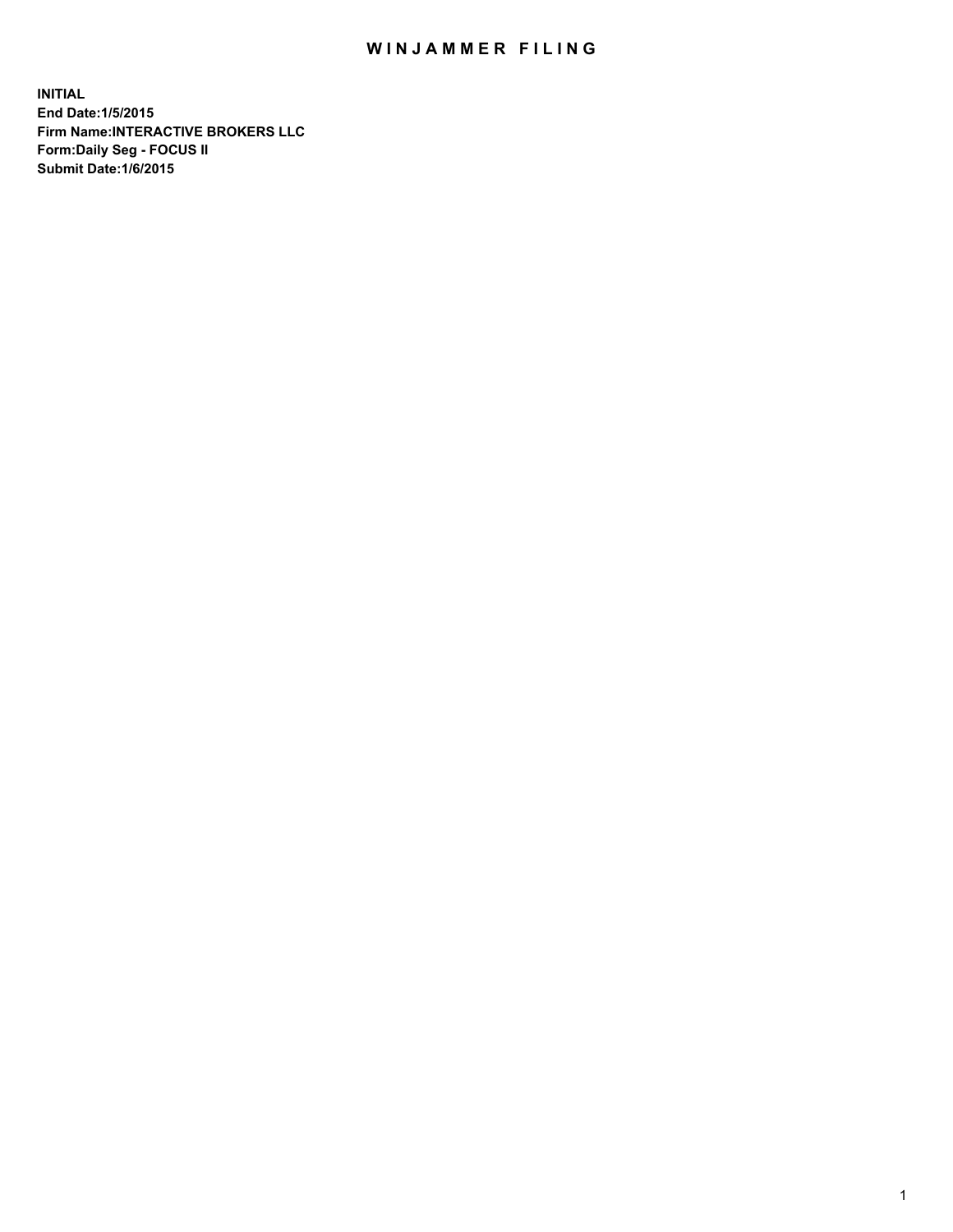## **INITIAL End Date:1/5/2015 Firm Name:INTERACTIVE BROKERS LLC Form:Daily Seg - FOCUS II Submit Date:1/6/2015 Daily Segregation - Cover Page**

| Name of Company                                                                   | <b>INTERACTIVE BROKERS LLC</b> |
|-----------------------------------------------------------------------------------|--------------------------------|
| <b>Contact Name</b>                                                               | <b>Michael Ellman</b>          |
| <b>Contact Phone Number</b>                                                       | 203-422-8926                   |
| <b>Contact Email Address</b>                                                      | mellman@interactivebrokers.co  |
|                                                                                   | $\underline{\mathbf{m}}$       |
| FCM's Customer Segregated Funds Residual Interest Target (choose one):            |                                |
| a. Minimum dollar amount: ; or                                                    | $\overline{\mathbf{0}}$        |
| b. Minimum percentage of customer segregated funds required:% ; or                | 0                              |
| c. Dollar amount range between: and; or                                           | 155,000,000 245,000,000        |
| d. Percentage range of customer segregated funds required between:% and%.         | 00                             |
| FCM's Customer Secured Amount Funds Residual Interest Target (choose one):        |                                |
| a. Minimum dollar amount: ; or                                                    | $\overline{\mathbf{0}}$        |
| b. Minimum percentage of customer secured funds required:% ; or                   | 0                              |
| c. Dollar amount range between: and; or                                           | 80,000,000 120,000,000         |
| d. Percentage range of customer secured funds required between:% and%.            | 00                             |
|                                                                                   |                                |
| FCM's Cleared Swaps Customer Collateral Residual Interest Target (choose one):    |                                |
| a. Minimum dollar amount: ; or                                                    | $\overline{\mathbf{0}}$        |
| b. Minimum percentage of cleared swaps customer collateral required:% ; or        | $\underline{\mathbf{0}}$       |
| c. Dollar amount range between: and; or                                           | 0 <sub>0</sub>                 |
| d. Percentage range of cleared swaps customer collateral required between:% and%. | 0 <sub>0</sub>                 |
| Current ANC:on                                                                    | 2,546,242,408 05-JAN-2015      |
| <b>Broker Dealer Minimum</b>                                                      | 273,066,839                    |
| Debit/Deficit - CustomersCurrent AmountGross Amount                               |                                |
| Domestic Debit/Deficit                                                            | 5,039,998                      |
| Foreign Debit/Deficit                                                             | 4,677,2520                     |
| Debit/Deficit - Non CustomersCurrent AmountGross Amount                           |                                |
| Domestic Debit/Deficit                                                            | 0 <sub>0</sub>                 |
| Foreign Debit/Deficit                                                             | 0 <sub>0</sub>                 |
| Proprietary Profit/Loss                                                           |                                |
| Domestic Profit/Loss                                                              | $\overline{\mathbf{0}}$        |
| Foreign Profit/Loss                                                               | $\underline{\mathbf{0}}$       |
| Proprietary Open Trade Equity                                                     |                                |
| Domestic OTE                                                                      | <u>0</u>                       |
| Foreign OTE                                                                       | <u>0</u>                       |
| <b>SPAN</b>                                                                       |                                |
| <b>Customer SPAN Calculation</b>                                                  | 1,114,917,762                  |
| Non-Customer SPAN Calcualation                                                    | 31,207,603                     |
| Proprietary Capital Charges                                                       | <u>0</u>                       |
| Minimum Dollar Amount Requirement                                                 | 20,000,000 [7465]              |
| Other NFA Dollar Amount Requirement                                               | 21,738,094 [7475]              |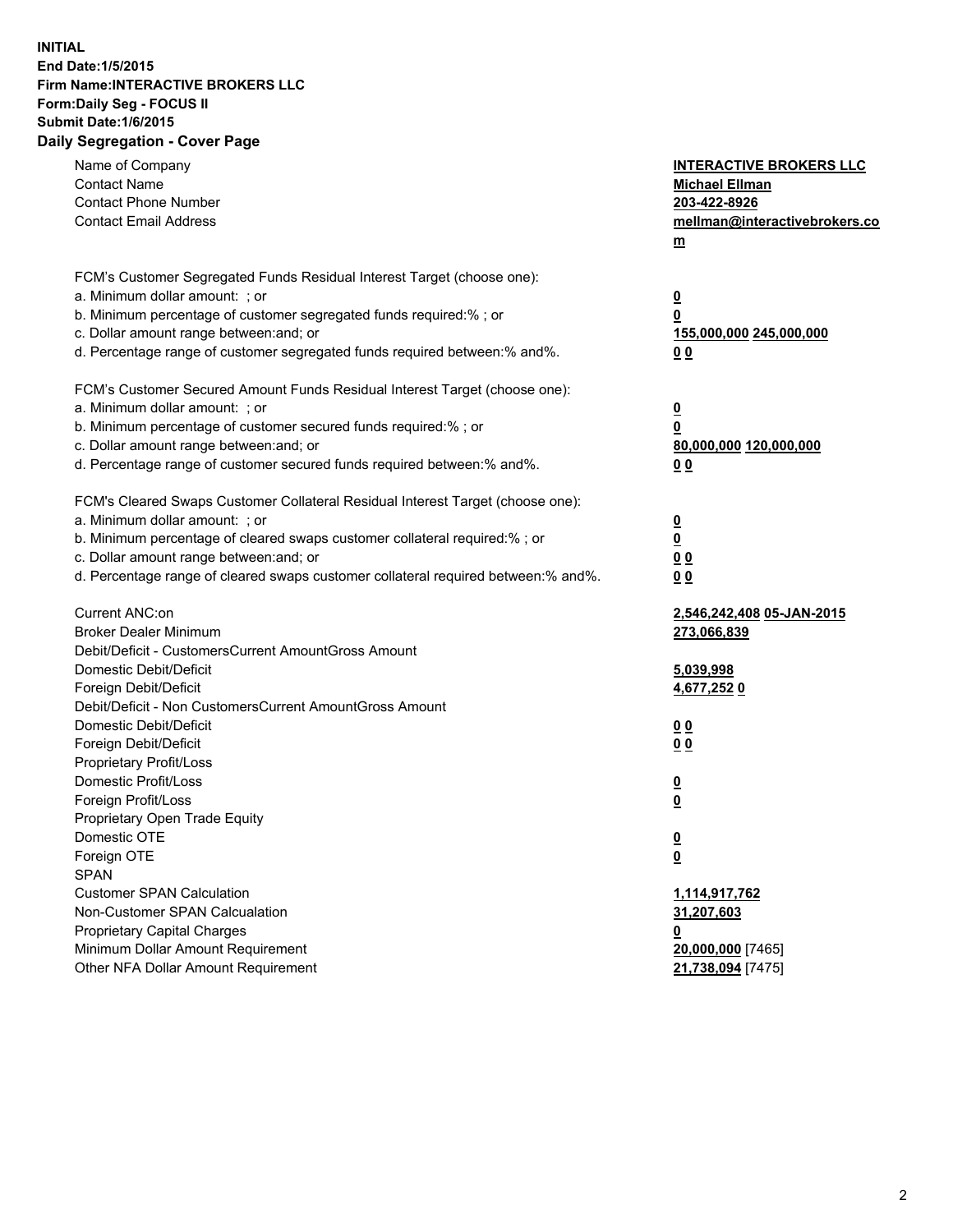## **INITIAL End Date:1/5/2015 Firm Name:INTERACTIVE BROKERS LLC Form:Daily Seg - FOCUS II Submit Date:1/6/2015 Daily Segregation - Secured Amounts**

|     | Foreign Futures and Foreign Options Secured Amounts                                         |                                   |
|-----|---------------------------------------------------------------------------------------------|-----------------------------------|
|     | Amount required to be set aside pursuant to law, rule or regulation of a foreign            | $0$ [7305]                        |
|     | government or a rule of a self-regulatory organization authorized thereunder                |                                   |
| 1.  | Net ledger balance - Foreign Futures and Foreign Option Trading - All Customers             |                                   |
|     | A. Cash                                                                                     | 388,526,806 [7315]                |
|     | B. Securities (at market)                                                                   | $0$ [7317]                        |
| 2.  | Net unrealized profit (loss) in open futures contracts traded on a foreign board of trade   | 29,172,139 [7325]                 |
| 3.  | Exchange traded options                                                                     |                                   |
|     | a. Market value of open option contracts purchased on a foreign board of trade              | 170,788 [7335]                    |
|     | b. Market value of open contracts granted (sold) on a foreign board of trade                | -30,135 <sup>[7337]</sup>         |
| 4.  | Net equity (deficit) (add lines 1.2. and 3.)                                                | 417,839,598 [7345]                |
| 5.  | Account liquidating to a deficit and account with a debit balances - gross amount           | 4,677,252 [7351]                  |
|     | Less: amount offset by customer owned securities                                            | 0 [7352] 4,677,252 [7354]         |
| 6.  | Amount required to be set aside as the secured amount - Net Liquidating Equity              | 422,516,850 [7355]                |
|     | Method (add lines 4 and 5)                                                                  |                                   |
| 7.  | Greater of amount required to be set aside pursuant to foreign jurisdiction (above) or line | 422,516,850 [7360]                |
|     | 6.                                                                                          |                                   |
|     | FUNDS DEPOSITED IN SEPARATE REGULATION 30.7 ACCOUNTS                                        |                                   |
| 1.  | Cash in banks                                                                               |                                   |
|     | A. Banks located in the United States                                                       | 371,182,255 [7500]                |
|     | B. Other banks qualified under Regulation 30.7                                              | 0 [7520] 371,182,255 [7530]       |
| 2.  | Securities                                                                                  |                                   |
|     | A. In safekeeping with banks located in the United States                                   | $0$ [7540]                        |
|     | B. In safekeeping with other banks qualified under Regulation 30.7                          | 0 [7560] 0 [7570]                 |
| 3.  | Equities with registered futures commission merchants                                       |                                   |
|     | A. Cash                                                                                     | $0$ [7580]                        |
|     | <b>B.</b> Securities                                                                        | $0$ [7590]                        |
|     | C. Unrealized gain (loss) on open futures contracts                                         | $0$ [7600]                        |
|     | D. Value of long option contracts                                                           | $0$ [7610]                        |
|     | E. Value of short option contracts                                                          | 0 [7615] 0 [7620]                 |
| 4.  | Amounts held by clearing organizations of foreign boards of trade                           |                                   |
|     | A. Cash                                                                                     | $0$ [7640]                        |
|     | <b>B.</b> Securities                                                                        | $0$ [7650]                        |
|     | C. Amount due to (from) clearing organization - daily variation                             | $0$ [7660]                        |
|     | D. Value of long option contracts                                                           | $0$ [7670]                        |
|     | E. Value of short option contracts                                                          | 0 [7675] 0 [7680]                 |
| 5.  | Amounts held by members of foreign boards of trade                                          |                                   |
|     | A. Cash                                                                                     | 143,223,396 [7700]                |
|     | <b>B.</b> Securities                                                                        | $0$ [7710]                        |
|     | C. Unrealized gain (loss) on open futures contracts                                         | 16,901,876 [7720]                 |
|     | D. Value of long option contracts                                                           | 170,783 [7730]                    |
|     | E. Value of short option contracts                                                          | -30,135 [7735] 160,265,920 [7740] |
| 6.  | Amounts with other depositories designated by a foreign board of trade                      | $0$ [7760]                        |
| 7.  | Segregated funds on hand                                                                    | $0$ [7765]                        |
| 8.  | Total funds in separate section 30.7 accounts                                               | 531,448,175 [7770]                |
| 9.  | Excess (deficiency) Set Aside for Secured Amount (subtract line 7 Secured Statement         | 108,931,325 [7380]                |
|     | Page 1 from Line 8)                                                                         |                                   |
| 10. | Management Target Amount for Excess funds in separate section 30.7 accounts                 | 80,000,000 [7780]                 |
| 11. | Excess (deficiency) funds in separate 30.7 accounts over (under) Management Target          | 28,931,325 [7785]                 |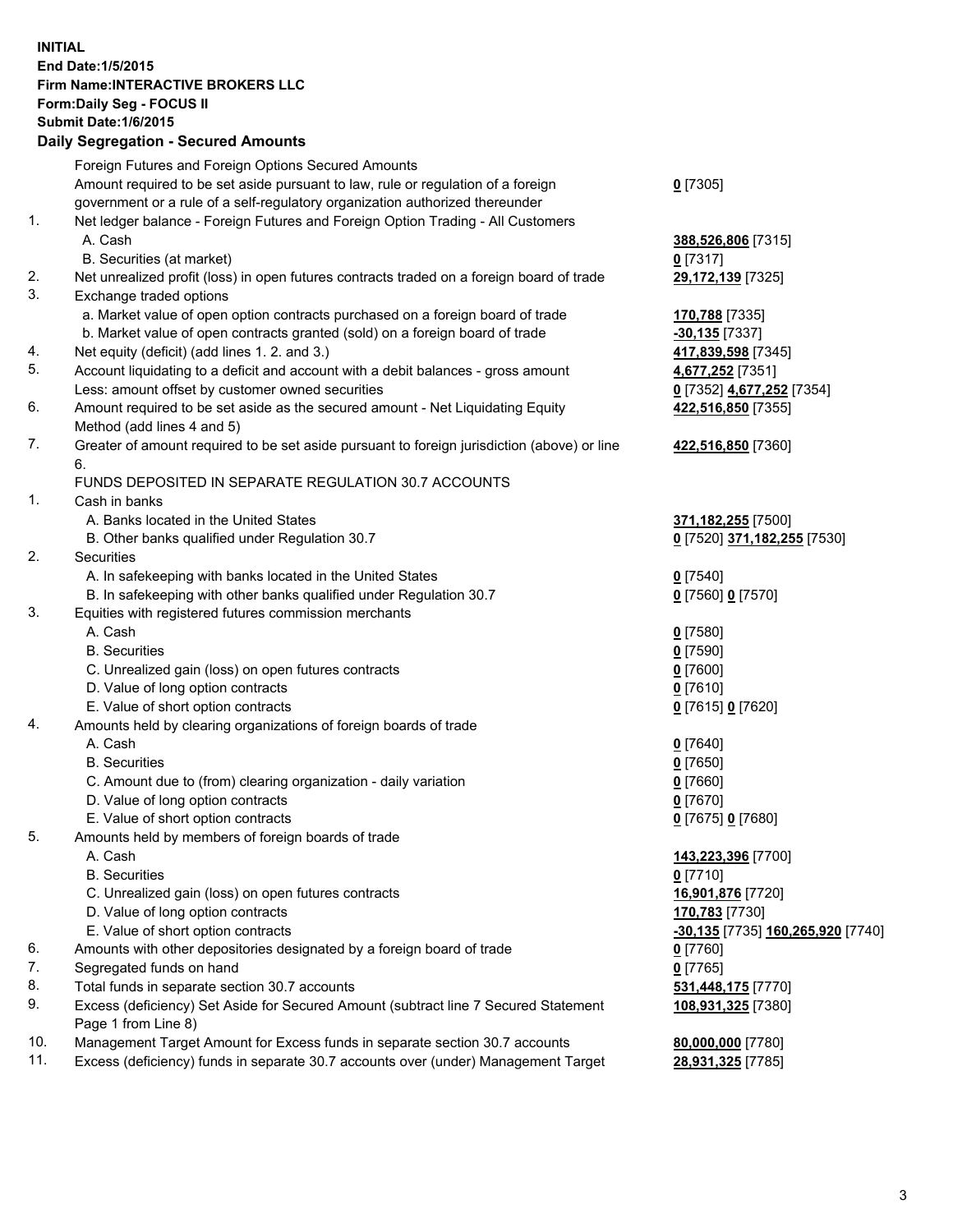**INITIAL End Date:1/5/2015 Firm Name:INTERACTIVE BROKERS LLC Form:Daily Seg - FOCUS II Submit Date:1/6/2015 Daily Segregation - Segregation Statement** SEGREGATION REQUIREMENTS(Section 4d(2) of the CEAct) 1. Net ledger balance A. Cash **2,319,140,068** [7010] B. Securities (at market) **0** [7020] 2. Net unrealized profit (loss) in open futures contracts traded on a contract market **40,902,768** [7030] 3. Exchange traded options A. Add market value of open option contracts purchased on a contract market **154,848,712** [7032] B. Deduct market value of open option contracts granted (sold) on a contract market **-224,661,626** [7033] 4. Net equity (deficit) (add lines 1, 2 and 3) **2,290,229,922** [7040] 5. Accounts liquidating to a deficit and accounts with debit balances - gross amount **5,039,998** [7045] Less: amount offset by customer securities **0** [7047] **5,039,998** [7050] 6. Amount required to be segregated (add lines 4 and 5) **2,295,269,920** [7060] FUNDS IN SEGREGATED ACCOUNTS 7. Deposited in segregated funds bank accounts A. Cash **394,717,410** [7070] B. Securities representing investments of customers' funds (at market) **1,135,767,994** [7080] C. Securities held for particular customers or option customers in lieu of cash (at market) **0** [7090] 8. Margins on deposit with derivatives clearing organizations of contract markets A. Cash **10,960,715** [7100] B. Securities representing investments of customers' funds (at market) **90,897,398** [7110] C. Securities held for particular customers or option customers in lieu of cash (at market) **0** [7120] 9. Net settlement from (to) derivatives clearing organizations of contract markets **-898,832** [7130] 10. Exchange traded options A. Value of open long option contracts **1,368,712** [7132] B. Value of open short option contracts **-12,443,241** [7133] 11. Net equities with other FCMs A. Net liquidating equity **-36,395,987** [7140] B. Securities representing investments of customers' funds (at market) **914,996,054** [7160] C. Securities held for particular customers or option customers in lieu of cash (at market) **0** [7170] 12. Segregated funds on hand **0** [7150] 13. Total amount in segregation (add lines 7 through 12) **2,498,970,223** [7180] 14. Excess (deficiency) funds in segregation (subtract line 6 from line 13) **203,700,303** [7190] 15. Management Target Amount for Excess funds in segregation **155,000,000** [7194]

16. Excess (deficiency) funds in segregation over (under) Management Target Amount Excess

**48,700,303** [7198]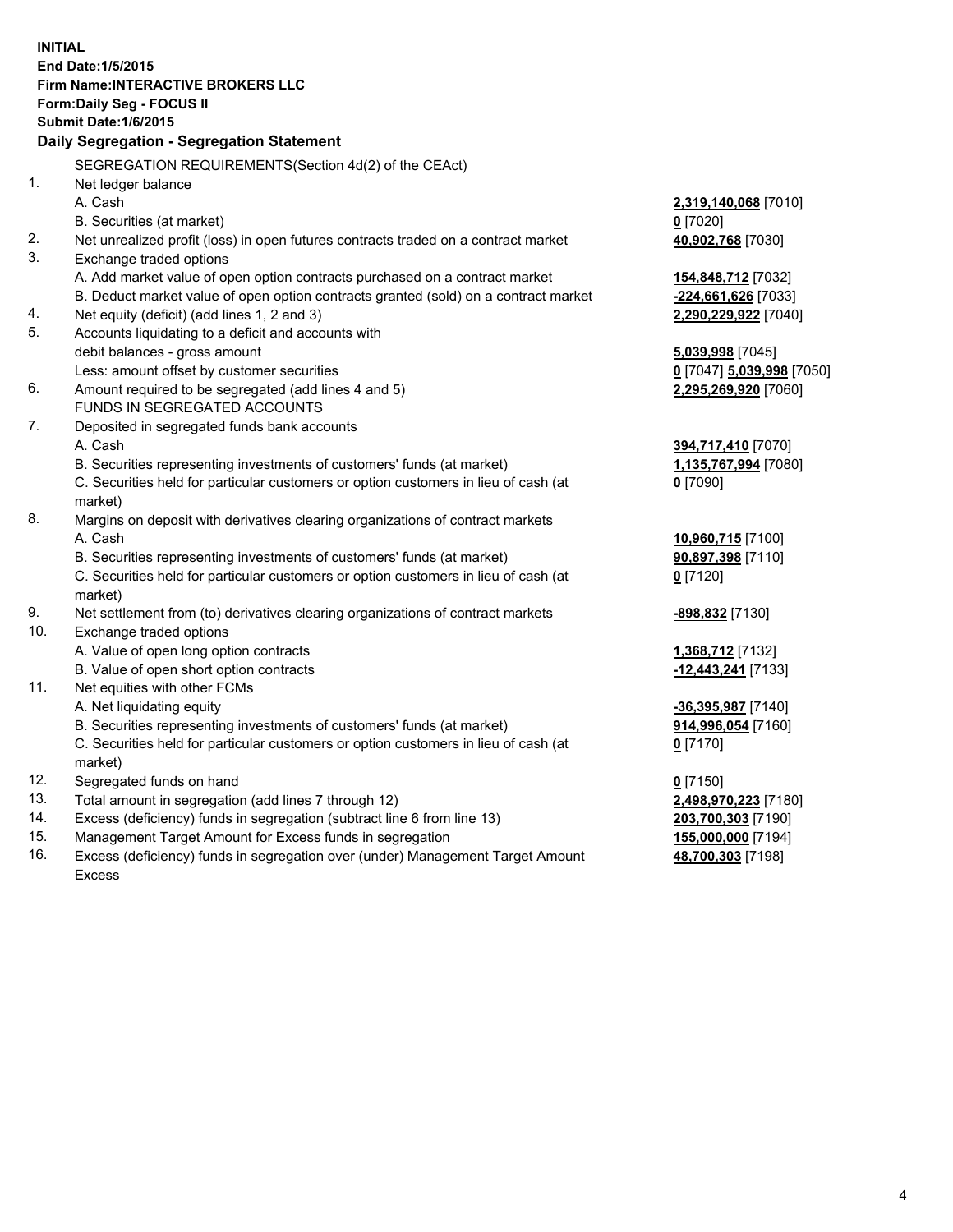## **INITIAL End Date:1/5/2015 Firm Name:INTERACTIVE BROKERS LLC Form:Daily Seg - FOCUS II Submit Date:1/6/2015 Daily Segregation - Supplemental**

| $\blacksquare$ | Total gross margin deficiencies - Segregated Funds Origin                              | 93,738 [9100]        |
|----------------|----------------------------------------------------------------------------------------|----------------------|
| $\sim$         | Total gross margin deficiencies - Secured Funds Origin                                 | 49,143 [9101]        |
| $\blacksquare$ | Total gross margin deficiencies - Cleared Swaps Customer Collateral Funds Origin       | $0$ [9102]           |
| $\blacksquare$ | Total gross margin deficiencies - Noncustomer and Proprietary Accounts Origin          | $0$ [9103]           |
| $\blacksquare$ | Total number of accounts contributing to total gross margin deficiencies - Segregated  | 11 <sub>[9104]</sub> |
|                | Funds Origin                                                                           |                      |
| $\blacksquare$ | Total number of accounts contributing to total gross margin deficiencies - Secured     | $5$ [9105]           |
|                | <b>Funds Origin</b>                                                                    |                      |
| $\blacksquare$ | Total number of accounts contributing to the total gross margin deficiencies - Cleared | $0$ [9106]           |
|                | Swaps Customer Collateral Funds Origin                                                 |                      |
| $\blacksquare$ | Total number of accounts contributing to the total gross margin deficiencies -         | $0$ [9107]           |
|                | Noncustomer and Proprietary Accounts Origin                                            |                      |
| ۰              | Upload a copy of the firm's daily margin report the FCM uses to issue margin calls     |                      |
|                | which corresponds with the reporting date.                                             |                      |

01.05.2015 Commodity Margin Deficiency Report.xls